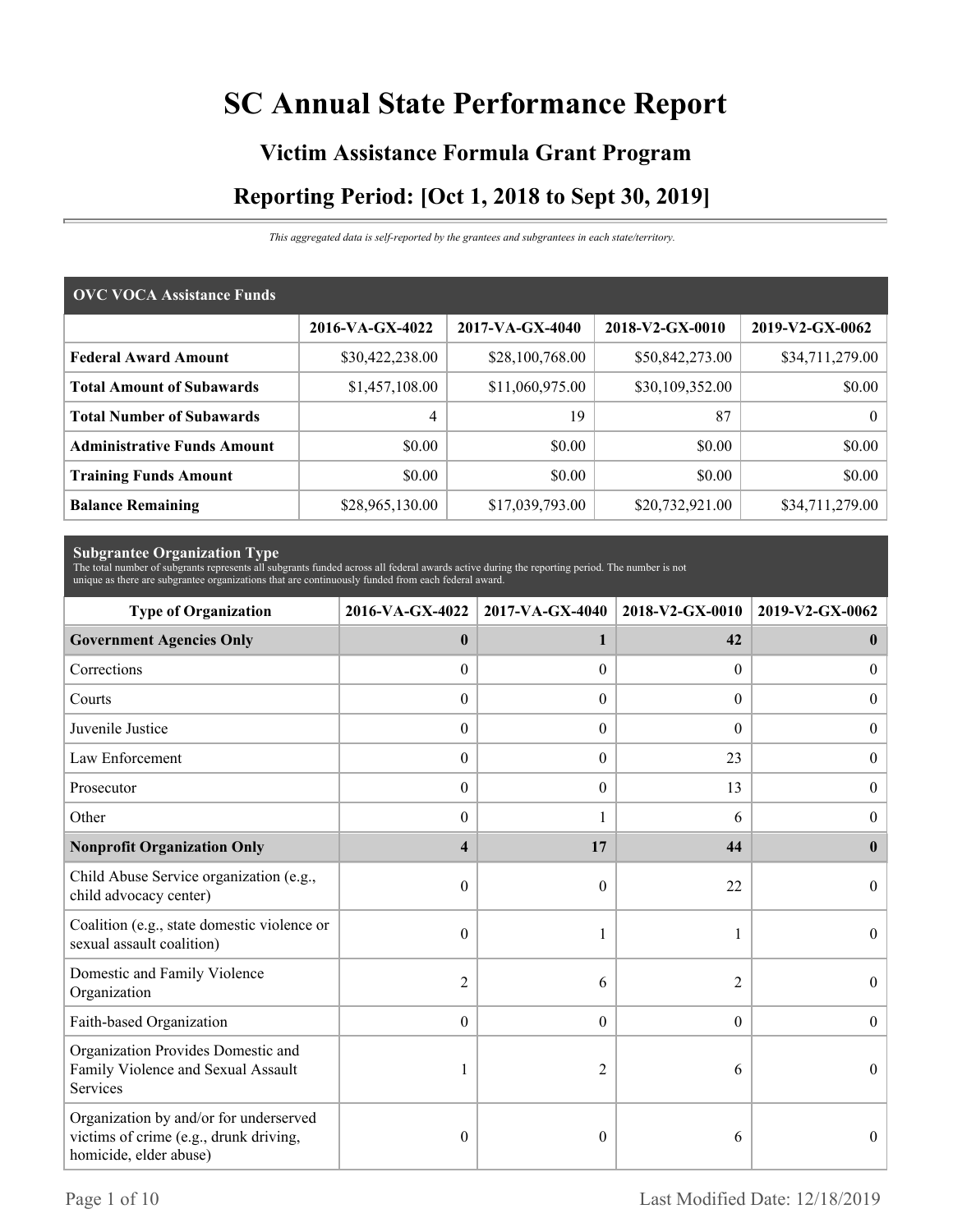| Sexual Assault Services organization<br>(e.g., rape crisis center)                                         | 1                       | 6                | 3                | $\boldsymbol{0}$ |
|------------------------------------------------------------------------------------------------------------|-------------------------|------------------|------------------|------------------|
| Multiservice agency                                                                                        | $\boldsymbol{0}$        | $\mathbf{1}$     | $\mathbf{1}$     | $\boldsymbol{0}$ |
| Other                                                                                                      | $\boldsymbol{0}$        | 1                | 3                | $\boldsymbol{0}$ |
| <b>Federally Recognized Tribal</b><br><b>Governments, Agencies, and</b><br><b>Organizations Only</b>       | $\boldsymbol{0}$        | $\boldsymbol{0}$ | $\bf{0}$         | $\bf{0}$         |
| Child Abuse Service organization (e.g.,<br>child advocacy center)                                          | $\boldsymbol{0}$        | $\mathbf{0}$     | $\theta$         | $\overline{0}$   |
| Court                                                                                                      | $\boldsymbol{0}$        | $\theta$         | $\overline{0}$   | $\overline{0}$   |
| Domestic and Family Violence<br>organization                                                               | $\boldsymbol{0}$        | $\theta$         | $\boldsymbol{0}$ | $\boldsymbol{0}$ |
| Faith-based organization                                                                                   | $\boldsymbol{0}$        | $\boldsymbol{0}$ | $\boldsymbol{0}$ | $\boldsymbol{0}$ |
| Juvenile justice                                                                                           | $\boldsymbol{0}$        | $\overline{0}$   | $\overline{0}$   | $\boldsymbol{0}$ |
| Law Enforcement                                                                                            | $\boldsymbol{0}$        | $\boldsymbol{0}$ | $\boldsymbol{0}$ | $\boldsymbol{0}$ |
| Organization provides domestic and<br>family violence and sexual assault<br>services                       | $\boldsymbol{0}$        | $\mathbf{0}$     | $\theta$         | $\overline{0}$   |
| Prosecutor                                                                                                 | $\boldsymbol{0}$        | $\theta$         | $\boldsymbol{0}$ | $\boldsymbol{0}$ |
| Sexual Assault Services organization<br>(e.g., rape crisis center)                                         | $\boldsymbol{0}$        | $\theta$         | $\theta$         | $\boldsymbol{0}$ |
| Other justice-based agency                                                                                 | $\boldsymbol{0}$        | $\boldsymbol{0}$ | $\boldsymbol{0}$ | $\boldsymbol{0}$ |
| Other agency that is NOT justice-based<br>(e.g., human services, health, education)                        | $\boldsymbol{0}$        | $\theta$         | $\theta$         | $\overline{0}$   |
| Organization by and/or for a specific<br>traditionally underserved community                               | $\boldsymbol{0}$        | $\theta$         | $\theta$         | $\overline{0}$   |
| Organization by and/or for underserved<br>victims of crime (e.g., drunk driving,<br>homicide, elder abuse) | $\boldsymbol{0}$        | $\boldsymbol{0}$ | $\boldsymbol{0}$ | $\Omega$         |
| Other                                                                                                      | $\boldsymbol{0}$        | $\boldsymbol{0}$ | $\boldsymbol{0}$ | $\boldsymbol{0}$ |
| <b>Campus Organizations Only</b>                                                                           | $\pmb{0}$               | 1                | 1                | $\bf{0}$         |
| Campus-based victims services                                                                              | $\boldsymbol{0}$        | $\overline{0}$   | $\overline{0}$   | $\boldsymbol{0}$ |
| Law enforcement                                                                                            | $\boldsymbol{0}$        | $\overline{0}$   | 1                | $\boldsymbol{0}$ |
| Physical or mental health service<br>program                                                               | $\boldsymbol{0}$        | 1                | $\overline{0}$   | $\boldsymbol{0}$ |
| Other                                                                                                      | $\boldsymbol{0}$        | $\mathbf{0}$     | $\overline{0}$   | $\mathbf{0}$     |
| <b>Total Number of Subawards</b>                                                                           | $\overline{\mathbf{4}}$ | 19               | 87               | $\boldsymbol{0}$ |

\*This number is not unique across fiscal years as there are subgrantee organizations that are funded from multiple federal awards.

| <b>Subaward Purpose</b><br>A single SAR can select multiple purposes. Numbers are not unique |                                                                 |  |
|----------------------------------------------------------------------------------------------|-----------------------------------------------------------------|--|
|                                                                                              | 2016-VA-GX-4022 2017-VA-GX-4040 2018-V2-GX-0010 2019-V2-GX-0062 |  |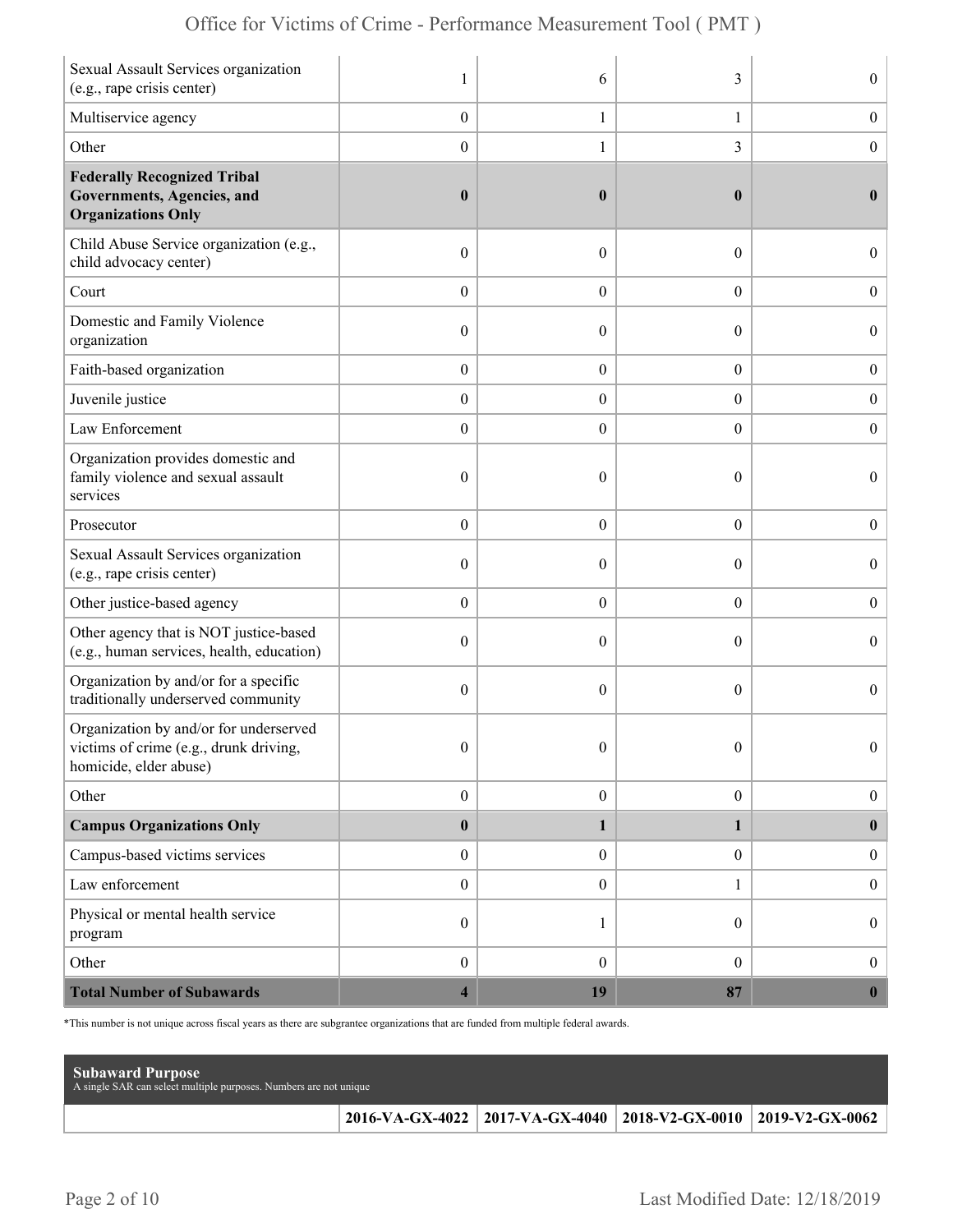| A. Continue a VOCA-funded victim<br>project funded in a previous year                  | 4 | 18 | 76 | 0  |
|----------------------------------------------------------------------------------------|---|----|----|----|
| B. Expand or enhance an existing project<br>not funded by VOCA in the previous<br>year |   |    |    |    |
| C. Start up a new victim services project                                              | 0 |    |    | 0. |
| D. Start up a new Native American<br>victim services project                           | 0 |    |    | 0. |
| E. Expand or enhance an existing <b>Native</b><br>American project                     | 0 |    |    |    |

**VOCA and Match Funds** A single SAR can select multiple service types. Numbers are not unique

|                                                              |                | 2016-VA-GX-4022   2017-VA-GX-4040   2018-V2-GX-0010 |    | 2019-V2-GX-0062 |
|--------------------------------------------------------------|----------------|-----------------------------------------------------|----|-----------------|
| A.INFORMATION & REFERRAL                                     | 3              | 15                                                  | 77 |                 |
| <b>B.PERSONAL</b><br>ADVOCACY/ACCOMPANIMENT                  | $\overline{2}$ | 15                                                  | 71 |                 |
| <b>C.EMOTIONAL SUPPORT OR</b><br><b>SAFETY SERVICES</b>      | 3              | 14                                                  | 70 |                 |
| <b>D.SHELTER/HOUSING SERVICES</b>                            | $\overline{2}$ | $\mathbf{r}$                                        | 51 |                 |
| E.CRIMINAL/CIVIL JUSTICE<br><b>SYSTEM ASSISTANCE</b>         | 3              | 13                                                  | 67 |                 |
| <b>F. ASSISTANCE IN FILING</b><br><b>COMPENSATION CLAIMS</b> | 3              | 17                                                  | 66 |                 |

| <b>Priority and Underserved Requirements</b> |                 |                 |                 |                 |  |  |  |
|----------------------------------------------|-----------------|-----------------|-----------------|-----------------|--|--|--|
| <b>Priority Area</b>                         | 2016-VA-GX-4022 | 2017-VA-GX-4040 | 2018-V2-GX-0010 | 2019-V2-GX-0062 |  |  |  |
| <b>Child Abuse</b>                           |                 |                 |                 |                 |  |  |  |
| <b>Total Amount</b>                          | \$0.00          | \$0.00          | \$11,048,112.00 | \$0.00          |  |  |  |
| % of Total Federal Award                     | $0.00\%$        | $0.00 \%$       | 22.00 %         |                 |  |  |  |
| <b>Domestic and Family Violence</b>          |                 |                 |                 |                 |  |  |  |
| <b>Total Amount</b>                          | \$744,555.00    | \$4,712,263.00  | \$3,823,089.00  | \$0.00          |  |  |  |
| % of Total Federal Award                     | $2.00\%$        | 17.00 %         | $8.00\%$        |                 |  |  |  |
| <b>Sexual Assault</b>                        |                 |                 |                 |                 |  |  |  |
| <b>Total Amount</b>                          | \$712,553.00    | \$4,448,819.00  | \$3,509,713.00  | \$0.00          |  |  |  |
| % of Total Federal Award                     | $2.00\%$        | 16.00 %         | 7.00 %          |                 |  |  |  |
| <b>Underserved</b>                           |                 |                 |                 |                 |  |  |  |
| <b>Total Amount</b>                          | \$0.00          | \$417,976.00    | \$11,726,518.00 | \$0.00          |  |  |  |
| % of Total Federal Award                     | $0.00\%$        | $1.00\%$        | 23.00 %         |                 |  |  |  |

| <b>Budget and Staffing</b>  |                                                                          |  |
|-----------------------------|--------------------------------------------------------------------------|--|
| <b>Staffing Information</b> | $2016\text{-VA-GX-4022}$ 2017-VA-GX-4040 2018-V2-GX-0010 2019-V2-GX-0062 |  |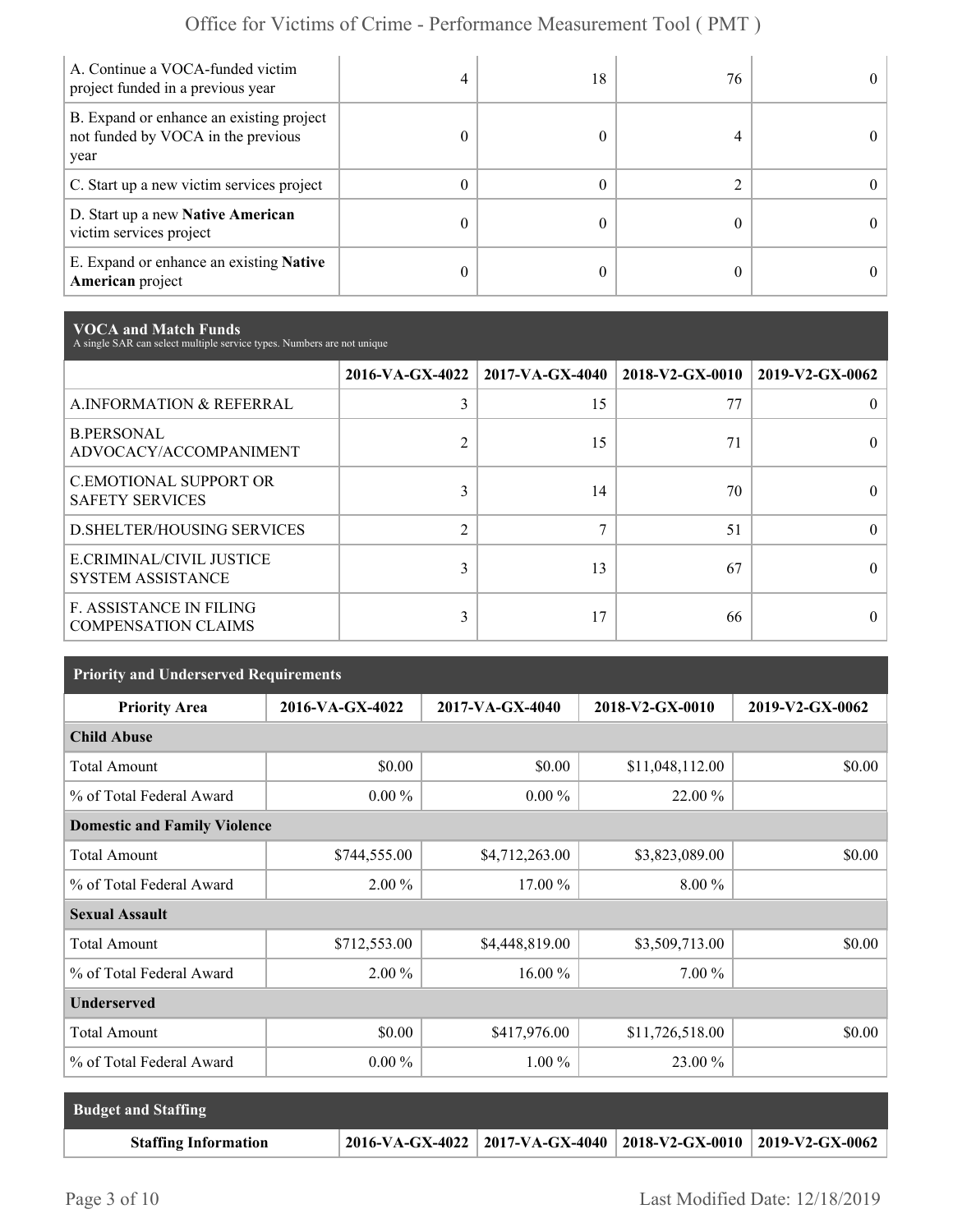| Total number of paid staff for all<br>subgrantee victimization program and/or<br>services                                                            | 24    | 189    | 551    |  |
|------------------------------------------------------------------------------------------------------------------------------------------------------|-------|--------|--------|--|
| Number of staff hours funded through<br>this VOCA award (plus match) for<br>subgrantee's victimization programs<br>and/or services                   | 46800 | 366800 | 958039 |  |
| Total number of volunteer staff<br>supporting the work of this VOCA award<br>(plus match) for subgrantee's<br>victimization programs and/or services | 167   | 956    | 4765   |  |
| Number of volunteer hours supporting<br>the work of this VOCA award (plus<br>match) for subgrantee's victimization<br>programs and/or services       | 3340  | 37720  | 151156 |  |

## **AGGREGATED SUBGRANTEE PERFORMANCE MEASURE DATA**

**Victimization Type**

|                                                                                               | Number of                                                                          | <b>Number of Individuals Who Actually Received Services</b><br><b>Based on a Presenting Victimization</b> |                    |                    |                           |                                  |  |
|-----------------------------------------------------------------------------------------------|------------------------------------------------------------------------------------|-----------------------------------------------------------------------------------------------------------|--------------------|--------------------|---------------------------|----------------------------------|--|
| <b>Victimization Type</b>                                                                     | <b>Subgrantees Indicating</b><br><b>Intent to Serve This</b><br><b>Victim Type</b> | <b>Quarter</b><br>1 Total                                                                                 | Quarter<br>2 Total | Quarter<br>3 Total | <b>Quarter</b><br>4 Total | Per<br><b>Ouarter</b><br>Average |  |
| <b>Adult Physical Assault (includes</b><br>Aggravated and Simple Assault)                     | 37                                                                                 | 3717                                                                                                      | 4230               | 5466               | 4281                      | 4423                             |  |
| <b>Adult Sexual Assault</b>                                                                   | $\overline{3}$                                                                     | 1928                                                                                                      | 1997               | 2085               | 1766                      | 1944                             |  |
| Adults Sexually Abused/Assaulted as<br>Children                                               | 46                                                                                 | 715                                                                                                       | 815                | 844                | 770                       | 786                              |  |
| Arson                                                                                         | $\overline{2}$                                                                     | 53                                                                                                        | 117                | 65                 | 73                        | 77                               |  |
| Bullying (Verbal, Cyber or Physical)                                                          | $\overline{2}$                                                                     | 583                                                                                                       | 728                | 587                | 631                       | 632                              |  |
| <b>Burglary</b>                                                                               | $\overline{2}$                                                                     | 1516                                                                                                      | 2295               | 2290               | 2372                      | 2118                             |  |
| Child Physical Abuse or Neglect                                                               | $\mathbf{1}$                                                                       | 12694                                                                                                     | 11935              | 14359              | 14285                     | 13318                            |  |
| Child Pornography                                                                             | $\overline{3}$                                                                     | 224                                                                                                       | 103                | 93                 | 133                       | 138                              |  |
| Child Sexual Abuse/Assault                                                                    | $\overline{3}$                                                                     | 3832                                                                                                      | 4029               | 3732               | 3189                      | 3695                             |  |
| Domestic and/or Family Violence                                                               | 7                                                                                  | 11599                                                                                                     | 12118              | 13671              | 12278                     | 12416                            |  |
| <b>DUI/DWI</b> Incidents                                                                      | $\overline{2}$                                                                     | 446                                                                                                       | 379                | 592                | 622                       | 509                              |  |
| Elder Abuse or Neglect                                                                        | 36                                                                                 | 641                                                                                                       | 842                | 1187               | 1471                      | 1035                             |  |
| Hate Crime:<br>Racial/Religious/Gender/ Sexual<br>Orientation/Other (Explanation<br>Required) | 19                                                                                 | 1                                                                                                         | $\overline{4}$     | $\overline{7}$     | 12                        | 6                                |  |
| Human Trafficking: Labor                                                                      | $\mathfrak{g}$                                                                     | 22                                                                                                        | 10                 | 11                 | 8                         | 12                               |  |
| Human Trafficking: Sex                                                                        | 34                                                                                 | 118                                                                                                       | 90                 | 131                | 254                       | 148                              |  |
| Identity Theft/Fraud/Financial Crime                                                          | 5                                                                                  | 1104                                                                                                      | 1812               | 1839               | 1721                      | 1619                             |  |

Page 4 of 10 Last Modified Date: 12/18/2019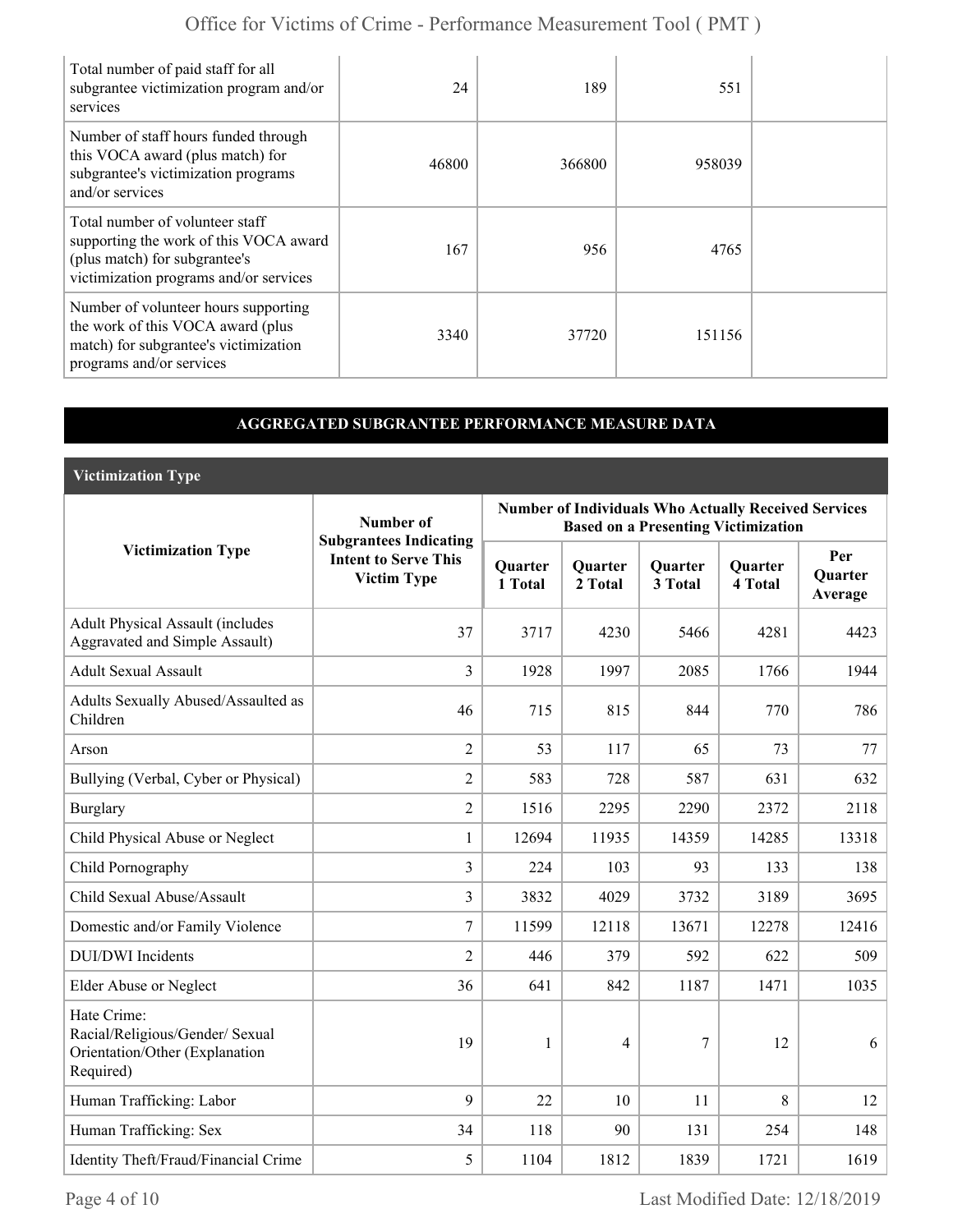| Office for Victims of Crime - Performance Measurement Tool (PMT) |                |      |      |      |      |      |
|------------------------------------------------------------------|----------------|------|------|------|------|------|
| Kidnapping (non-custodial)                                       | $\overline{2}$ | 400  | 314  | 378  | 336  | 357  |
| Kidnapping (custodial)                                           | 7              | 40   | 34   | 31   | 25   | 32   |
| Mass Violence<br>(Domestic/International)                        | 28             | 7    | 15   | 4    | 6    | 8    |
| Other Vehicular Victimization (e.g.,<br>Hit and Run)             | 24             | 902  | 1048 | 921  | 1432 | 1075 |
| Robbery                                                          | 2              | 848  | 1370 | 886  | 820  | 981  |
| Stalking/Harassment                                              | 38             | 1057 | 1152 | 1541 | 1640 | 1347 |
| <b>Survivors of Homicide Victims</b>                             | 44             | 680  | 701  | 668  | 592  | 660  |
| Teen Dating Victimization                                        | 5              | 66   | 86   | 61   | 70   | 70   |

Terrorism (Domestic/International)  $\begin{vmatrix} 1 & 1 & 4 & 3 & 5 & 3 \end{vmatrix}$  3

Other 3 6334735 7992 5433 6718 1588719

## **Special Classifications of Individuals**

|                                                           | Number of Individuals Self Reporting a Special Classification |                                  |                    |                                  |                        |  |
|-----------------------------------------------------------|---------------------------------------------------------------|----------------------------------|--------------------|----------------------------------|------------------------|--|
| <b>Special Classifications of Individuals</b>             | <b>Quarter 1</b><br>Total                                     | <b>Quarter 2</b><br><b>Total</b> | Quarter 3<br>Total | <b>Quarter 4</b><br><b>Total</b> | Per Quarter<br>Average |  |
| Deaf/Hard of Hearing                                      | 42                                                            | 44                               | 58                 | 53                               | 49                     |  |
| Homeless                                                  | 1089                                                          | 845                              | 1019               | 948                              | 980                    |  |
| Immigrants/Refugees/Asylum Seekers                        | 229                                                           | 305                              | 248                | 284                              | 266                    |  |
| <b>LGBTQ</b>                                              | 132                                                           | 170                              | 162                | 178                              | 160                    |  |
| Veterans                                                  | 79                                                            | 114                              | 117                | 119                              | 107                    |  |
| Victims with Disabilities: Cognitive/<br>Physical /Mental | 2008                                                          | 2216                             | 2324               | 2452                             | 2250                   |  |
| Victims with Limited English Proficiency                  | 412                                                           | 615                              | 564                | 583                              | 543                    |  |
| Other                                                     | 568                                                           | 280                              | 3056               | 1439                             | 1335                   |  |

# **General Award Information** Activities Conducted at the Subgrantee Level **Number | Percent** | Number | Percent Total number of individuals who received services during the Fiscal Year. 6518825 Total number of anonymous contacts who received services during the Fiscal Year 3727 Number of new individuals who received services from your state for the first time during the Fiscal Year.  $\vert$  102157  $\vert$  1.57 % Of the clients who received services, how many presented with more than one type of victimization during  $29312 \mid 0.45 \%$ Number of individuals assisted with a victim compensation application during the Fiscal Year. 11282

| <b>Demographics</b>                                  |               |          |
|------------------------------------------------------|---------------|----------|
| Demographic Characteristic of New Individuals Served | <b>Number</b> | Percent  |
| Race/Ethinicity                                      |               |          |
| American Indian or Alaska Native                     | 139           | $0.14\%$ |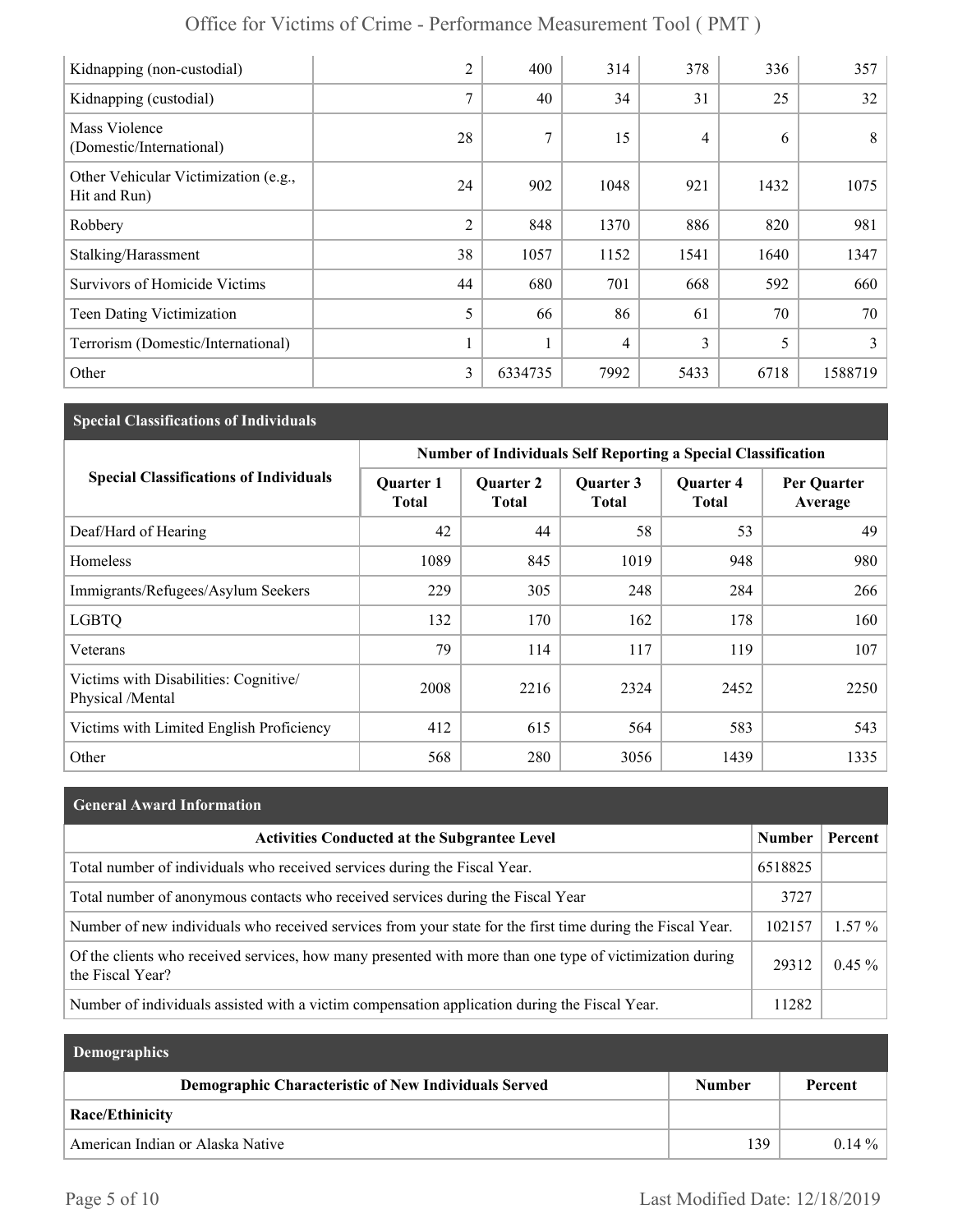| Asian                                     | 390    | $0.38 \%$ |
|-------------------------------------------|--------|-----------|
| <b>Black or African American</b>          | 31052  | 30.40 %   |
| Hispanic or Latino                        | 3696   | $3.62\%$  |
| Native Hawaiian or Other Pacific Islander | 110    | $0.11~\%$ |
| White Non-Latino or Caucasian             | 47204  | 46.21 %   |
| Some Other Race                           | 466    | $0.46\%$  |
| <b>Multiple Races</b>                     | 1638   | $1.60\%$  |
| Not Reported                              | 5708   | 5.59%     |
| Not Tracked                               | 11754  | 11.51 %   |
| <b>Race/Ethnicity Total</b>               | 102157 |           |
| <b>Gender Identity</b>                    |        |           |
| Male                                      | 31004  | 30.35 %   |
| Female                                    | 57691  | 56.47%    |
| Other                                     | 231    | $0.23\%$  |
| Not Reported                              | 2734   | 2.68%     |
| Not Tracked                               | 10497  | 10.28 %   |
| <b>Gender Total</b>                       | 102157 |           |
| Age                                       |        |           |
| Age 0-12                                  | 19744  | 19.33 %   |
| Age 13-17                                 | 7835   | $7.67\%$  |
| Age 18-24                                 | 9170   | 8.98%     |
| Age 25-59                                 | 38624  | 37.81 %   |
| Age 60 and Older                          | 7560   | 7.40 %    |
| Not Reported                              | 6164   | $6.03\%$  |
| Not Tracked                               | 13060  | 12.78 %   |
| <b>Age Total</b>                          | 102157 |           |

| <b>Direct Services</b> |                                                                                 |                                                                    |                                                                           |                         |
|------------------------|---------------------------------------------------------------------------------|--------------------------------------------------------------------|---------------------------------------------------------------------------|-------------------------|
| <b>Service Area</b>    | # of Subgrantees<br><b>That Provided</b><br><b>Services in This</b><br>Category | $#$ of<br><b>Individuals/Contacts</b><br><b>Receiving Services</b> | <b>Specific Service</b>                                                   | Frequency<br>of Service |
|                        |                                                                                 |                                                                    | Enter the number of times services were<br>provided in each subcategory.  | $\theta$                |
|                        |                                                                                 |                                                                    | A1. Information about the criminal<br>justice process                     | 92144                   |
| A. Information &       | 91                                                                              | 109239                                                             | A2. Information about victim rights, how<br>to obtain notifications, etc. | 103022                  |
| Referral               |                                                                                 |                                                                    | A3. Referral to other victim service<br>programs                          | 51841                   |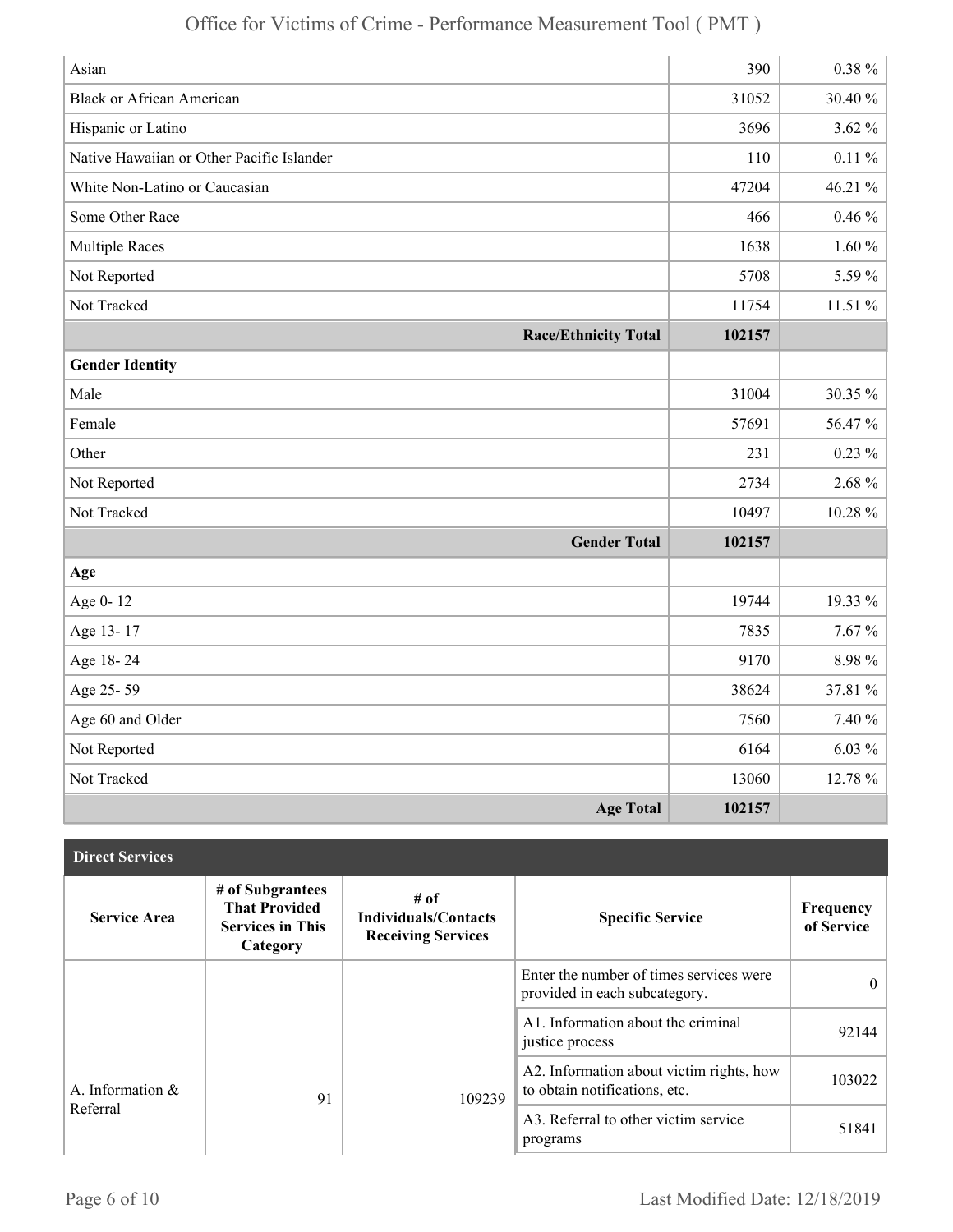|                                                  |    |             | A4. Referral to other services, supports,<br>and resources (includes legal, medical,<br>faith-based organizations, address<br>confidentiality programs, etc.) | 56564            |
|--------------------------------------------------|----|-------------|---------------------------------------------------------------------------------------------------------------------------------------------------------------|------------------|
| <b>B.</b> Personal<br>Advocacy/<br>Accompaniment |    | 88<br>57366 | Enter the number of times services were<br>provided in each subcategory.                                                                                      | $\overline{0}$   |
|                                                  |    |             | B1. Victim advocacy/accompaniment to<br>emergency medical care                                                                                                | 2072             |
|                                                  |    |             | B2. Victim advocacy/accompaniment to<br>medical forensic exam                                                                                                 | 2876             |
|                                                  |    |             | B3. Law enforcement interview<br>advocacy/accompaniment                                                                                                       | 6455             |
|                                                  |    |             | B4. Individual advocacy (e.g., assistance<br>in applying for public benefits, return of<br>personal property or effects)                                      | 57265            |
|                                                  |    |             | B5. Performance of medical or<br>nonmedical forensic exam or interview<br>or medical evidence collection                                                      | 8034             |
|                                                  |    |             | B6. Immigration assistance (e.g., special<br>visas, continued presence application,<br>and other immigration relief)                                          | 569              |
|                                                  |    |             | B7. Intervention with employer, creditor,<br>landlord, or academic institution                                                                                | 3006             |
|                                                  |    |             | B8. Child or dependent care assistance<br>(includes coordination of services)                                                                                 | 2275             |
|                                                  |    |             | B9. Transportation assistance (includes<br>coordination of services)                                                                                          | 21405            |
|                                                  |    |             | B10. Interpreter services                                                                                                                                     | 1368             |
|                                                  |    |             | Enter the number of times services were<br>provided in each subcategory.                                                                                      | $\boldsymbol{0}$ |
|                                                  |    |             | C1. Crisis intervention (in-person,<br>includes safety planning, etc.)                                                                                        | 39484            |
| C. Emotional<br><b>Support or Safety</b>         |    | 55317       | C2. Hotline/crisis line counseling                                                                                                                            | 30865            |
|                                                  | 85 |             | C3. On-scene crisis response (e.g.,<br>community crisis response)                                                                                             | 2011             |
| Services                                         |    |             | C4. Individual counseling                                                                                                                                     | 37305            |
|                                                  |    |             | C5. Support groups (facilitated or peer)                                                                                                                      | 8416             |
|                                                  |    |             | C6. Other Therapy (traditional, cultural,<br>or alternative healing; art, writing, or<br>play therapy, etc.)                                                  | 8434             |
|                                                  |    |             | C7. Emergency financial assistance                                                                                                                            | 5224             |
|                                                  |    |             | Enter the number of times services were<br>provided in each subcategory.                                                                                      | $\boldsymbol{0}$ |
| D. Shelter/Housing                               |    |             | D1. Emergency shelter or safe house                                                                                                                           | 26579            |
| Services                                         | 49 | 6013        | D2. Transitional housing                                                                                                                                      | 1193             |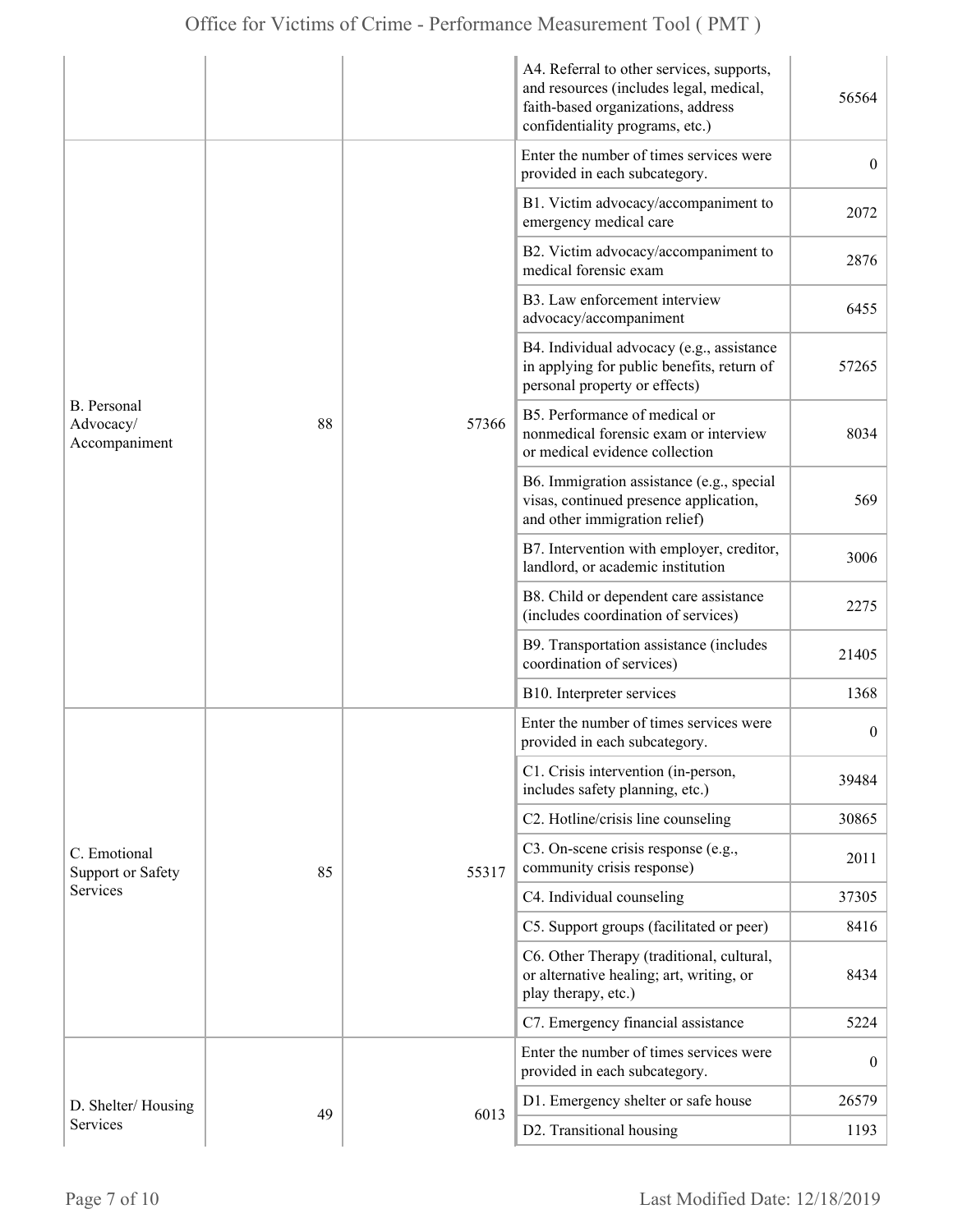|                                                    |    |       | D3. Relocation assistance (includes<br>assistance with obtaining housing)  | 637      |
|----------------------------------------------------|----|-------|----------------------------------------------------------------------------|----------|
| E. Criminal/ Civil<br>Justice System<br>Assistance |    | 77533 | Enter the number of times services were<br>provided in each subcategory.   | $\theta$ |
|                                                    |    |       | E1. Notification of criminal justice<br>events                             | 76437    |
|                                                    |    |       | E2. Victim impact statement assistance                                     | 12952    |
|                                                    |    |       | E3. Assistance with restitution                                            | 5864     |
|                                                    |    |       | E4. Civil legal assistance in obtaining<br>protection or restraining order | 5702     |
|                                                    | 81 |       | E5. Civil legal assistance with family law<br>issues                       | 8913     |
|                                                    |    |       | E6. Other emergency justice-related<br>assistance                          | 8495     |
|                                                    |    |       | E7. Immigration assistance                                                 | 567      |
|                                                    |    |       | E8. Prosecution interview<br>advocacy/accompaniment                        | 8799     |
|                                                    |    |       | E9. Law enforcement interview<br>advocacy/accompaniment                    | 4219     |
|                                                    |    |       | E10. Criminal advocacy/accompaniment                                       | 12420    |
|                                                    |    |       | E11. Other legal advice and/or counsel                                     | 8471     |

## **ANNUAL QUESTIONS**

| <b>Grantee Annually Reported Questions</b>                                                                                                       |                |
|--------------------------------------------------------------------------------------------------------------------------------------------------|----------------|
| <b>Question/Option</b>                                                                                                                           | Count          |
| Were any administrative and training funds used during the reporting period?                                                                     |                |
| Yes                                                                                                                                              |                |
| N <sub>0</sub>                                                                                                                                   | $\theta$       |
| Did the administrative funds support any education activities during the reporting period?                                                       |                |
| Yes                                                                                                                                              |                |
| N <sub>0</sub>                                                                                                                                   | $\theta$       |
| Number of requests received for education activities during the reporting period.                                                                | $\overline{0}$ |
| Number of people trained or attending education events during the reporting period.                                                              | 250            |
| Number of events conducted during the reporting period.                                                                                          | $\overline{2}$ |
| Did the grant support any coordination activities (e.g., with other service providers, law enforcement agencies) during the<br>reporting period? |                |
| Yes                                                                                                                                              | $\overline{0}$ |
| N <sub>0</sub>                                                                                                                                   |                |
| Describe any program or educational materials developed during the reporting period.                                                             |                |
| Powerpoints                                                                                                                                      |                |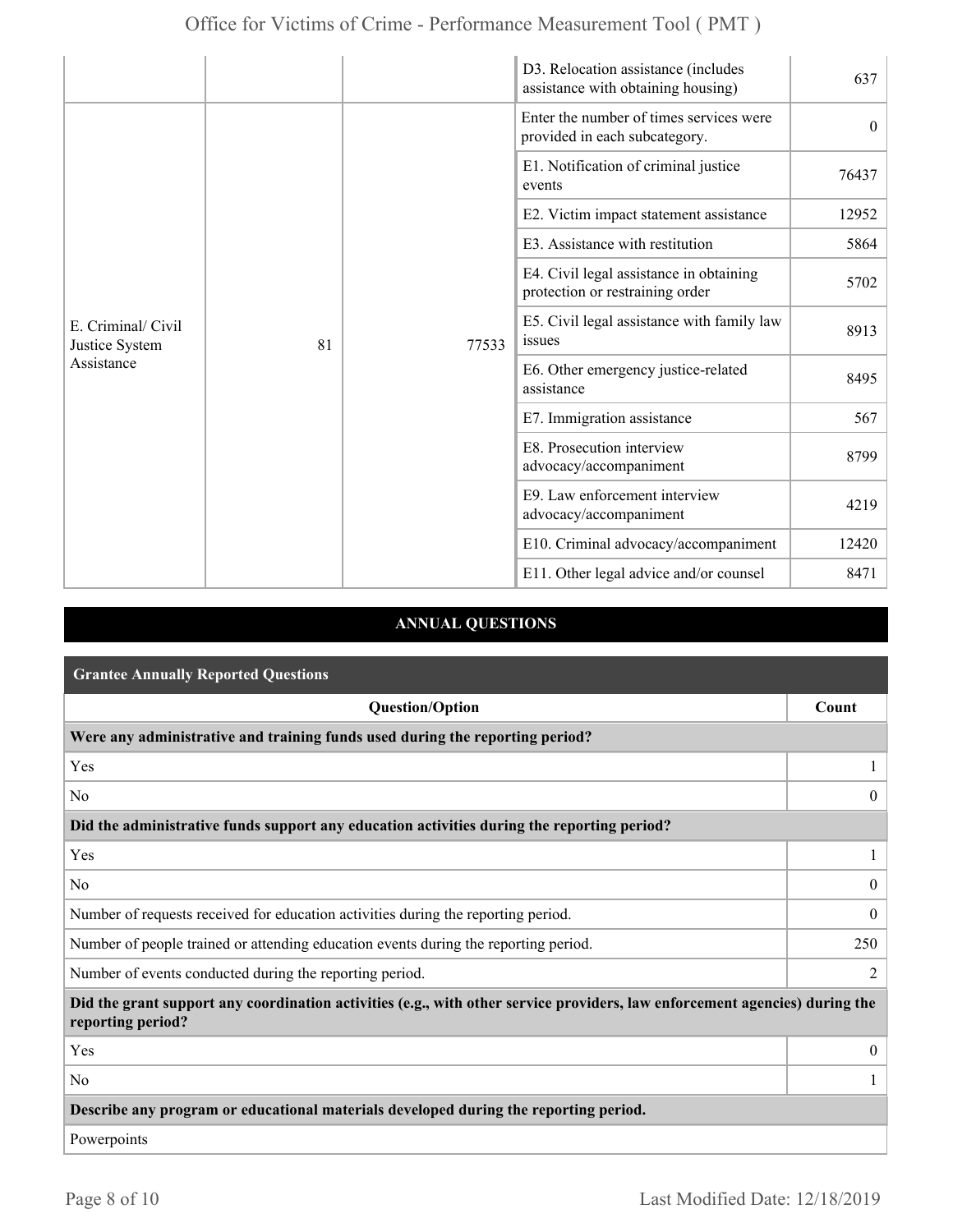## **Describe any planning or training events held during the reporting period.**

The training's that were held were for the Solicitation of grant funds and for our Implementation workshop that provides information on what is expected once the recipients have been awarded funds.

## **Describe any program policies changed during the reporting period.**

Due to the implemenation of the AGO grants system ( on-line grant system) a number of changes have been made as to how to submit required documentation for special conditions and request for payments.

#### **Describe any earned media coverage events/episodes during the reporting period.**

Subrecipients are routinely featured in local media events in their communities.

#### **Describe any coordinated responses/services for assisting crime victims during the reporting period.**

The Governor's task force on Domestic Violence has been a catalyst to encourage request for funding for Forensic Nurse Examiners which is a priority statewide.

#### **Please discuss the major issues in your state that either assist or prevent victims from receiving assistance during the reporting period.**

Transportation is a barrier due to the ruralness of the state and difficulty of agencies providing match through volunteer services.

#### **Please describe ways that your agency promoted the coordination of public and private efforts within the community to help crime victims during the reporting period.**

Non-profits are constantly engaging with private entities constantly to raise awareness of the need to provide services to victims and how they can support the efforts through their contributions.

**Please describe any notable activities at the grantee level during the reporting period that improved delivery of victim services.** 

All recipients that we fund constantly are striving to improve their services to be more available to those in need in the community.

**Please discuss each priority (i.e., child abuse, domestic assault, sexual assault, and underserved) in which VOCA funds have been used to assist crime victims during the reporting period** 

15. Each of the four priority areas have benefited from volunteer coordinators, therapists, and increased coverage with advocates. Outreach in the communities has become vital to be able to reach those that have difficulty with transportation and access to language translation.

## **Please briefly describe efforts taken to serve Victims of Federal crime during the reporting period.**

None

**Please briefly outline any staffing retention issues that your victim assistance program has and why these issues may occur during the reporting period.** 

None at this time.

**Please explain your state process to publicize its victim assistance funding for services to victims of crime during the reporting period.** 

We work dilligently to reach those agencies that provide services to rural communities through email, calls, letters and personal contact.

## **Please explain how your state is able to direct funding to new/underserved populations during the reporting period.**

The SC Office of the Attorney General works closely with agencies that serve populations, particularly underserved populations to support them through funding and strategic planning.

**Please explain how your program is able to respond to gaps in services during the reporting period.** 

Through our Solicitation workshop and personal contacts with agencies, funding is directed as those services that can support needed services in communities.

**Please list and explain any outcome measure(s) that are reported to the governor, legislature, or other state entity during the reporting period.**